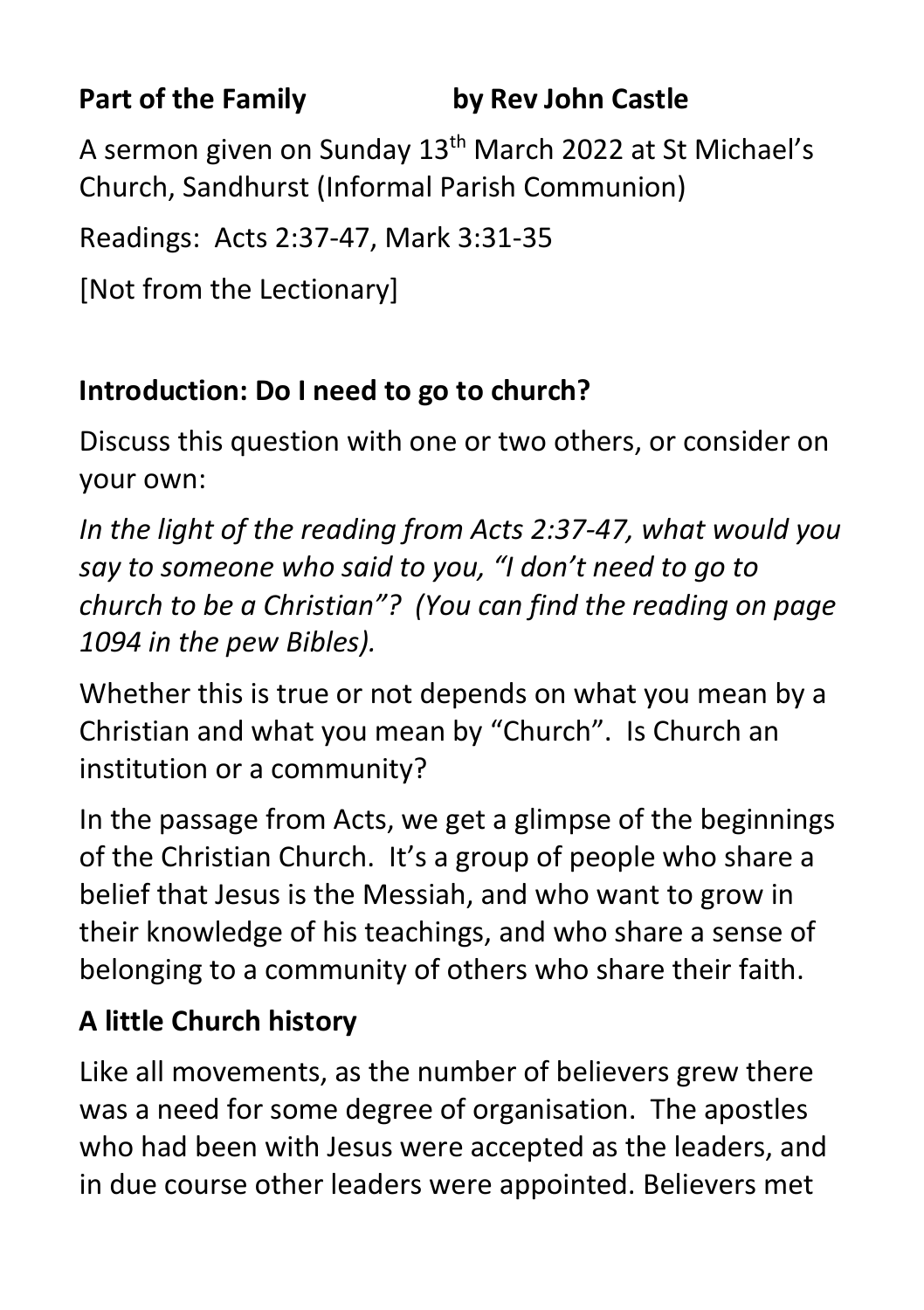together in their homes as well as attending the Temple and synagogues. Over time, as the church spread throughout the Roman Empire, the church embraced those who were not Jewish, and people from a wide range of social and religious backgrounds. There was a need to regulate the way local church congregations operated, to make sure that wrong ideas didn't get taught, and that there was no abuse of power by influential people. Over the centuries the church became more bureaucratic and hierarchical, and in many countries it came to be seen as the religious arm of the State.

Nowadays we take it for granted that going to church is entirely voluntary. But it has not always been so. In England under Edward VI a law was passed that made church attendance compulsory, and during the reign of Elizabeth I a fine of one shilling was introduced (quite a sum in those days). Churchwardens were responsible for enforcing the law. I can't see today's churchwardens being very keen on doing this!

In 1689 the Toleration Act was passed under William and Mary, giving permission for Christians who belonged to non-Conformist churches not to attend Church of England services<sup>1</sup>. The Toleration Act was also used as an excuse by others who didn't want to attend church. You may find this hard to believe, but it wasn't until 1969 that the Statute Law

<sup>&</sup>lt;sup>1</sup> <https://www.britannica.com/event/Toleration-Act-Great-Britain-1689>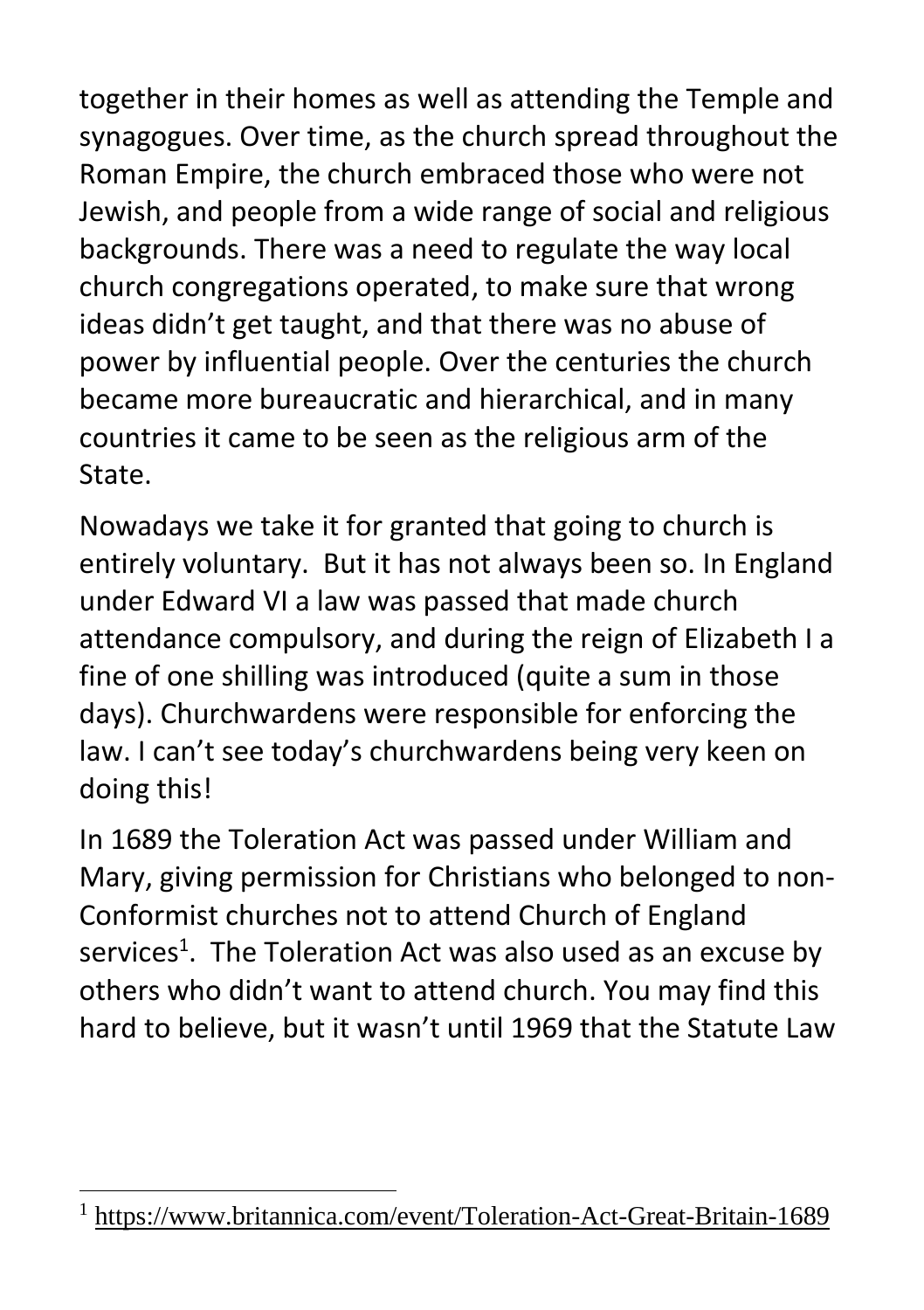(Repeals) Act repealed all legislation obliging people to attend church. 2

# **Inner motivation**

All of which sounds ridiculous to our minds. Jesus never tried to force anyone to follow him, or to attend the synagogue, as we saw last week in the story of the rich young ruler who went away sad because he wasn't prepared to make the commitment that Jesus was asking of him. And besides, forcing people to attend church services is never going to turn them into "heart and soul" disciples.

Being a Christian involves coming to know the love of God for yourself, and choosing to respond to it in trust and obedience. How we live out our faith, including attending worship, comes from our inner motivation to know God better and to follow Jesus day by day. The church is not fundamentally an institution or an arm of the State, but the fellowship of those who believe in Jesus and want to follow him. And one of the models that help us to understand the nature of the Church is the idea of *family.* So let's listen to something Jesus said about family.

# **Gospel reading: Mark 3:31-35**

I guess a lot of people may be a little shocked by Jesus' response on hearing that his family were outside asking for him. As a bit of background, a few verses earlier Mark tells us that Jesus' mother and brothers heard rumours that "he

 $\overline{2}$ 

[https://www.thefreelibrary.com/A+shilling+for+Queen+Elizabeth%3A](https://www.thefreelibrary.com/A+shilling+for+Queen+Elizabeth%3A+the+era+of+state+regulation+of+church...-a0182273021) [+the+era+of+state+regulation+of+church...-a0182273021](https://www.thefreelibrary.com/A+shilling+for+Queen+Elizabeth%3A+the+era+of+state+regulation+of+church...-a0182273021)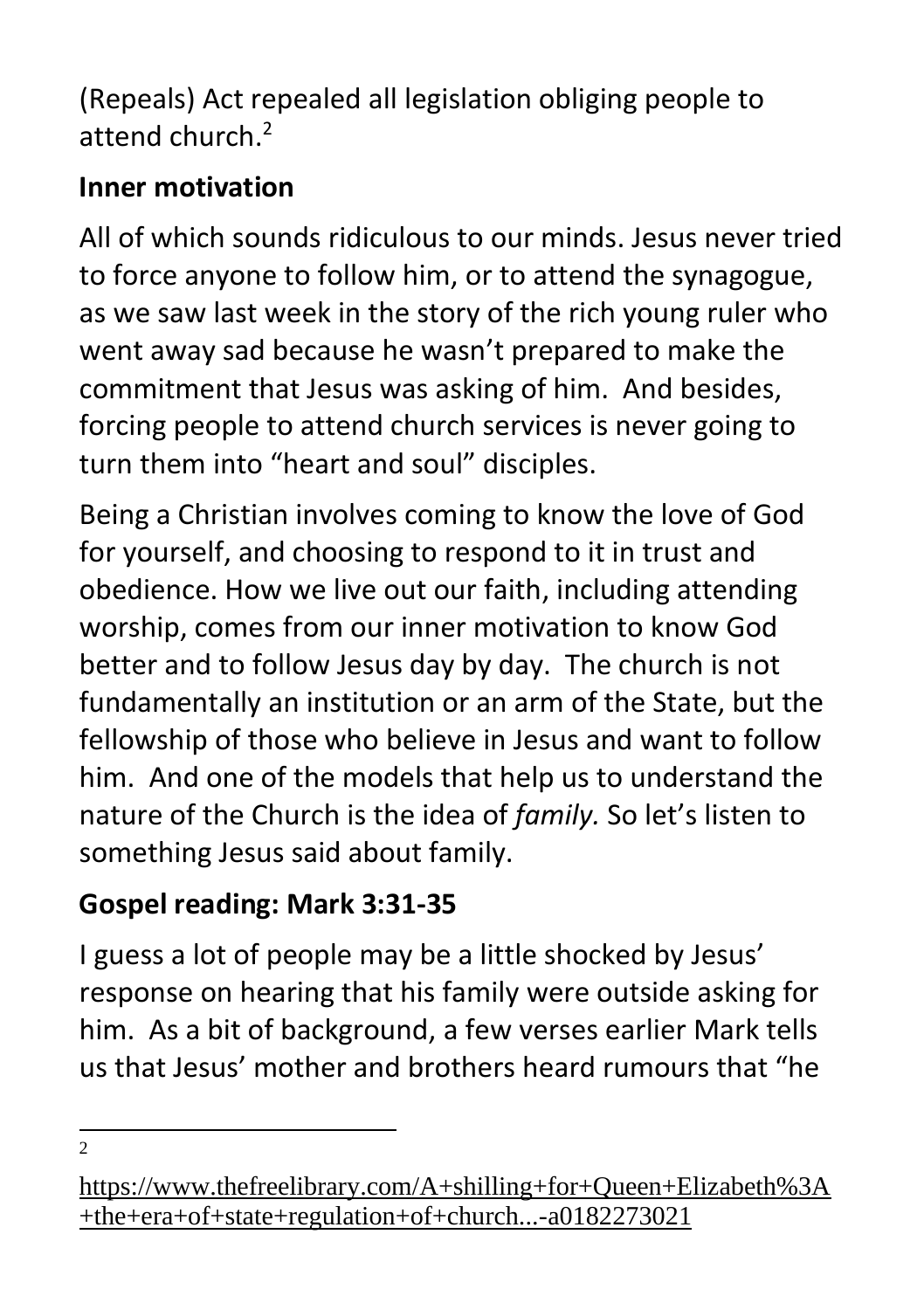has gone out of his mind" and came seeking to "restrain" him<sup>3</sup>. Jesus' family are clearly concerned about him. I suppose it was a big adjustment for them to accept his change of career from village carpenter to itinerant preacher. He's surrounded by crowds of people, and they think it's all too much for him. John's Gospel says that Jesus' brothers didn't believe in him. <sup>4</sup> Here in Mark it appears that Jesus' family are much less on board with his mission than his followers are, whom he describes as his "brother and sister and mother". Jesus is saying that he regards those who are sitting around him, listening to his teaching because they want to do the will of God, as his family<sup>5</sup>.

## **What does "family" mean?**

So let's take a few minutes to think about the meaning of "family".

In a biological family, people have a shared origin, and share the common experiences of life together, such as growing up, living in a particular place, being dependent on other members of the family, or helping others out of a sense of family loyalty. And, of course, family includes grandparents and grandchildren, aunts, uncles and cousins, not just parents and their children. The phrase "blood is thicker than water" means that family ties are stronger than any other ties between people. But is this really true?

The same sense of belonging, shared values and experiences and mutual loyalty can also be found in other groups to

 $3$  Mark 3:20-21

<sup>4</sup> John 7:3-5

<sup>5</sup> Mark 3:34-35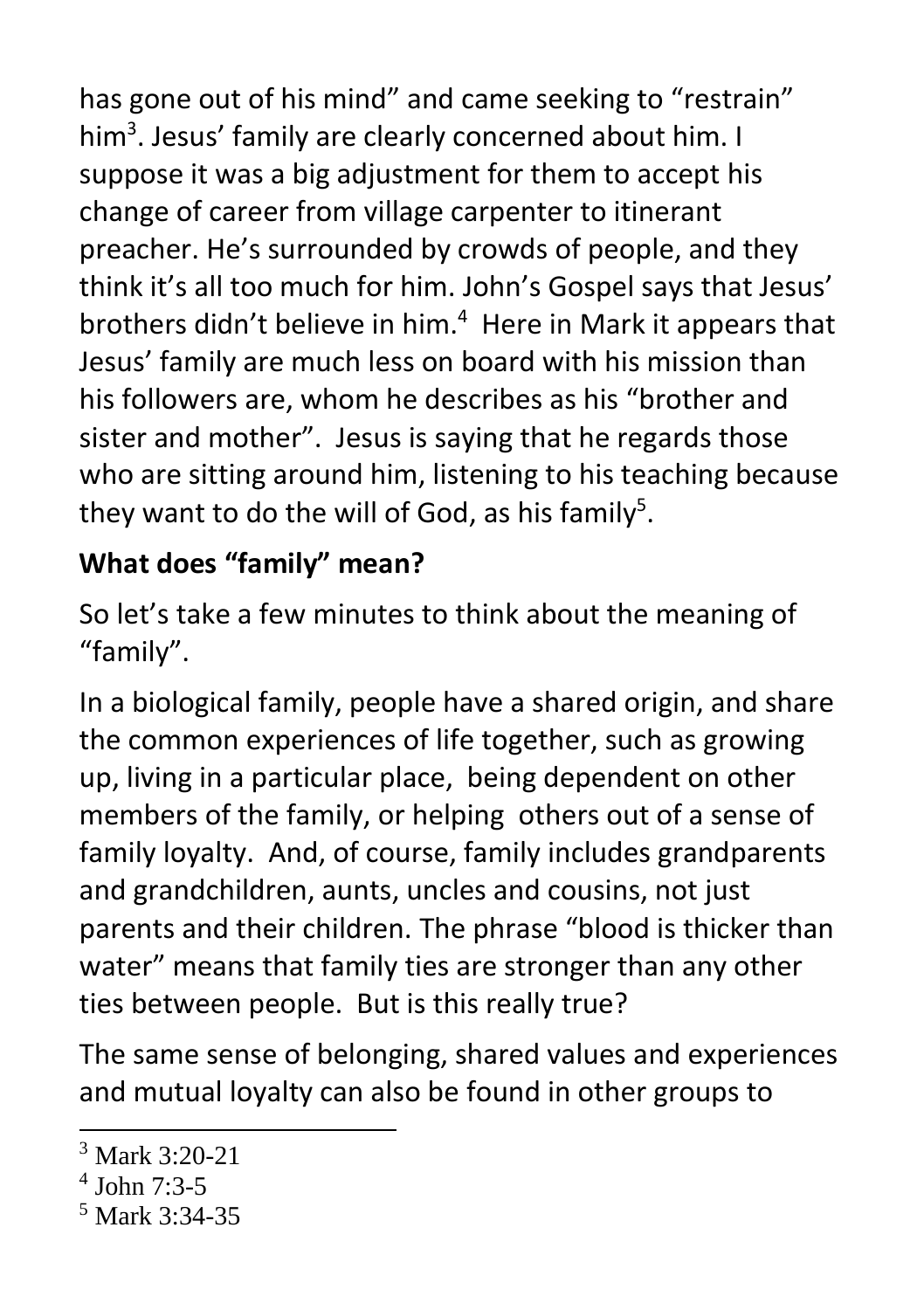which we belong. George is a member of a WhatsApp group of colleagues and former colleagues in her training department at Frimley Park Hospital. The group has called itself "Frimley Family". Another example is the armed services, where working together and supporting each other in the face of hardship and danger brings a very strong sense of connection. In past generations the word used was "comrades", but today's soldiers often describe their fellowsoldiers as family. And the British Army website says of those who leave the service, *"No matter the length of your service, you'll always be a part of the British Army family."* 6

Some people have little or no biological family, or the family they have live far away and are not much in contact. So for them another group, such as a club or the church community they belong to, becomes their family.

In the New Testament letters, the words "brothers and sisters" are frequently used to describe fellow-believers<sup>7</sup>. The theological reason for this simple: Jesus invited his followers to think of God as their loving heavenly Father, who knows us and listens to us when we pray, and will provide for us<sup>8</sup>. If we all have the same Father, then we are by definition brothers and sisters.

Of course, within the church family, some relationships will be closer than others. People who serve together, for

1 Corinthians 1:26, 16:20, 1 Thessalonians 1:4, Hebrews 3:1, James 1:2, 1 Peter 5:9, 1 John 3:17

<sup>6</sup> <https://www.army.mod.uk/people/leave-well/> accessed on 12/3/2022

 $7$  For a small selection of examples, see Romans 1:13, 7:1, 12:1, 16:14,

<sup>8</sup> See Matthew 5:45, 6:6,9,32, 18:14, Mark 11:25, John 20:17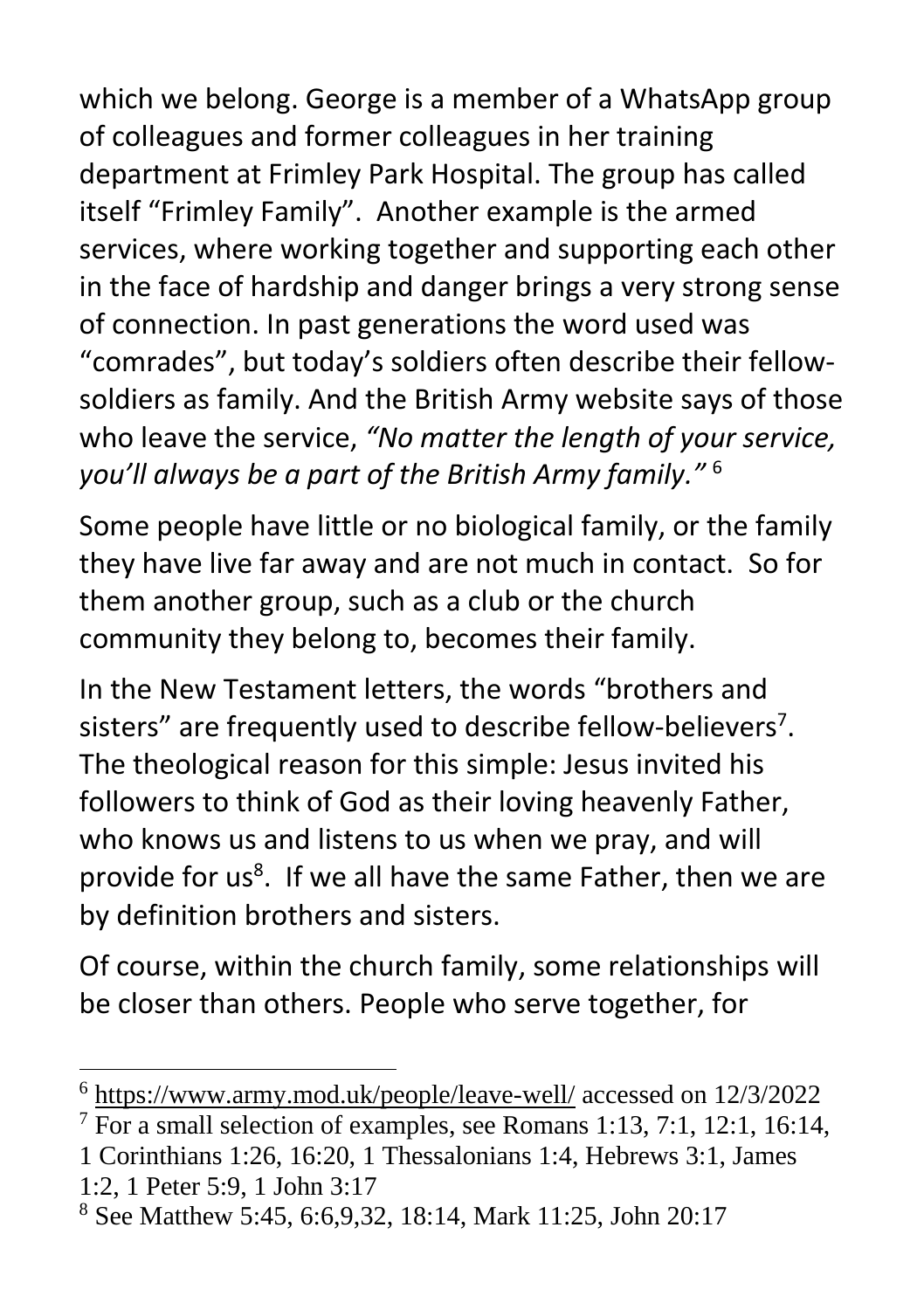example members of the church choir, and people who belong to a house group, may feel a particularly strong bond. There is also the relationship of godparents and godchildren, who are connected through baptism. There are mentoring relationships of various kinds, and the close relationships that can develop through pastoral care.

It's also true that just as people within a human family don't always see eye-to-eye, but have to exercise patience, forgiveness and self-sacrifice, so also we can't expect everyone in our church to see things the same way as us. We all need to exercise respect, understanding and self-sacrifice in our dealings with each other, and be prepared to give a little ground for the good of the whole community. $9$  Not always easy when people feel passionately about things!

# **Part of the family**

So how does this idea of the church as a family help us to answer the question I posed at the beginning: Do we need to go to church to be Christians?

Well, clearly the most important reason to attend a church service is to worship God. But it's also a way of sharing in the life of the Christian community. We come both to give and to receive – to God and from God but also to others and from others.

I mentioned a moment ago people whose family members live a long distance away, and who have little contact with them. They're still family, and sometimes they may get in touch, for example through a Christmas card or when there's

<sup>9</sup> See Romans 12:9-21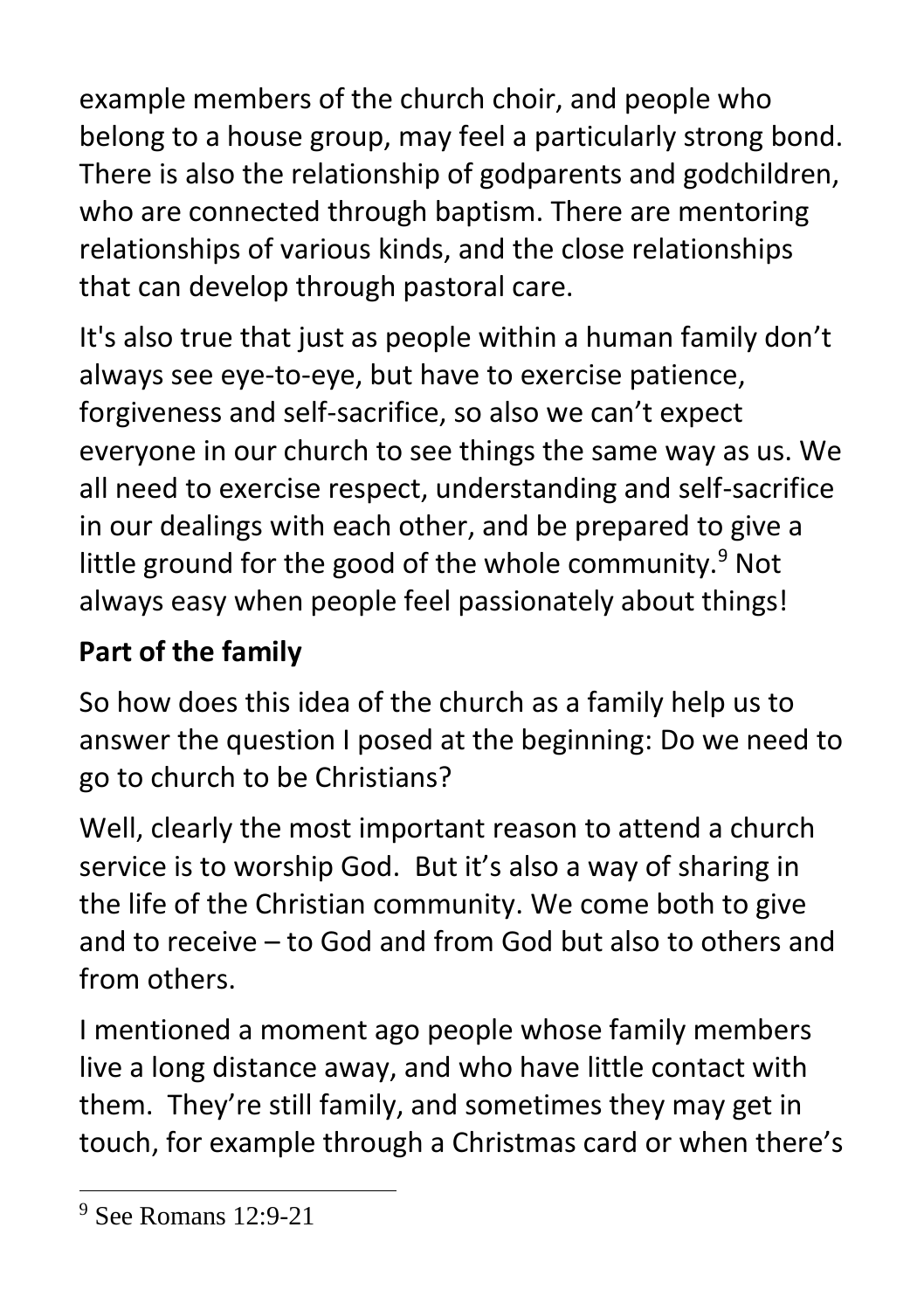a family funeral. In the same way, individual Christians who rarely if ever attend a gathering of other Christians, such as a Sunday worship service, are still part of the family. But they are missing out on the fellowship, the mutual support and encouragement, that the life of the Church offers. And they're not doing much to contribute to the life of the family either.

Just as God made human beings to be social creatures, sharing our lives together, depending on each other and growing through our relationships with each other, so he intended the followers of Jesus to share their lives with each other, just as we heard was happening in the early church in Jerusalem in our reading from Acts.

And we should also not forget that our brothers and sisters in other places, near or far, are also members of our spiritual family. We should care about the plight of Christians who are suffering in other parts of the world, whether through persecution, through poverty or through war. As we pray for the people of Ukraine, we should particularly remember those who are trying to live out their faith in difficult circumstances, bringing the love of God to their fellow Ukrainians through practical acts of kindness or words of hope. We need to pray that church leaders can bring a distinctive Christian perspective to the war.

## **Conclusion**

So to sum up, being a Christian isn't just about your relationship with God. We are also members of God's family, the Church.